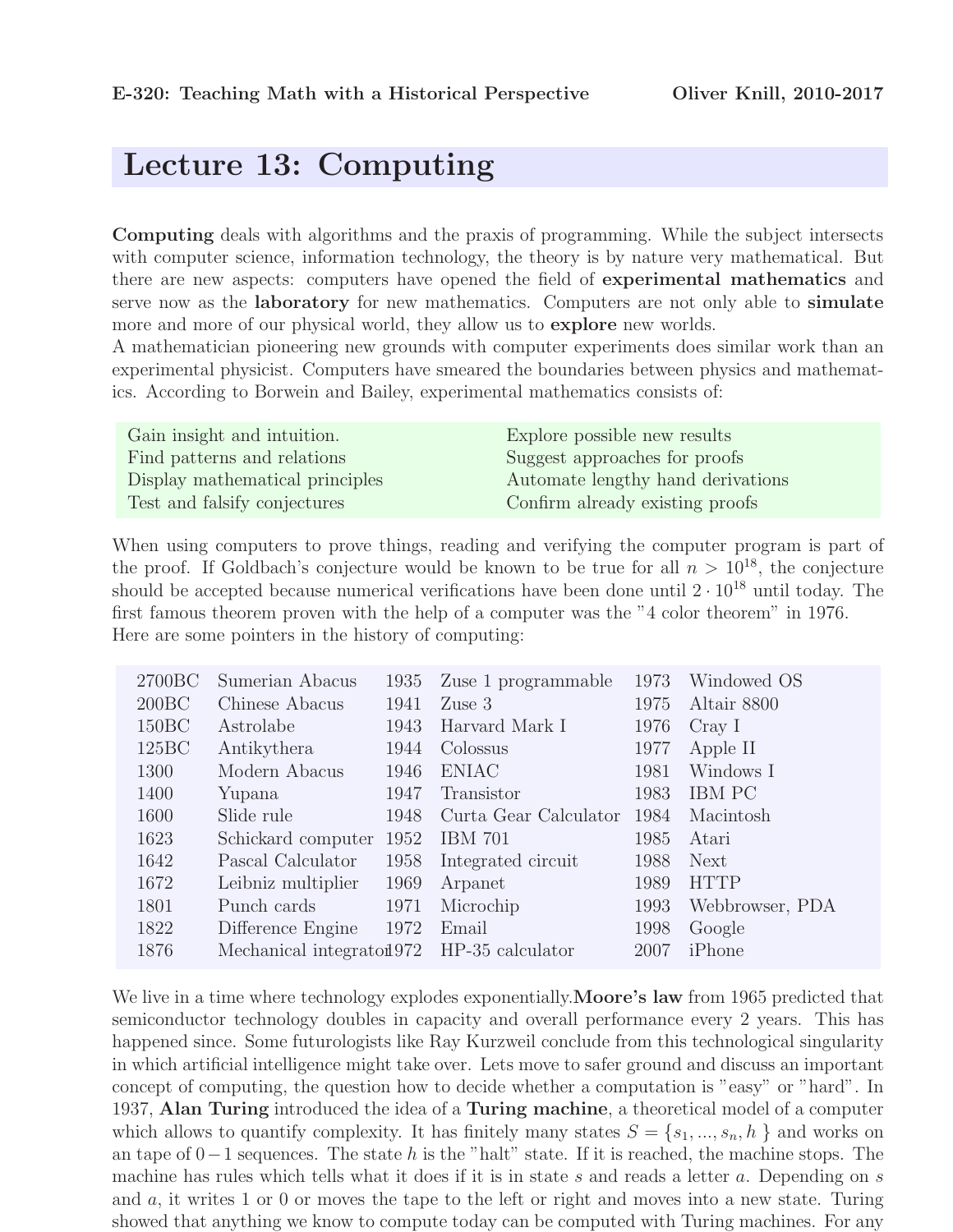known machine, there is a polynomial  $p$  so that a computation done in  $k$  steps with that computer can be done in  $p(k)$  steps on a Turing machine. What can actually be computed? Church's thesis of 1934 states that everything which can be computed can be computed with Turing machines. Similarly as in mathematics itself, there are limitations of computing. Turing's setup allowed him to enumerate all possible Turing machine and use them as input of an other machine. Denote by TM the set of all pairs  $(T, x)$ , where T is a Turing machine and x is a finite input. Let  $H \subset TM$ denote the set of Turing machines  $(T, x)$  which halt with the tape x as input. Turing looked at the decision problem: is there a machine which decides whether a given machine  $(T, x)$  is in H or not. An ingenious Diagonal argument of Turing shows that the answer is "no". [Proof: assume there is a machine  $HALT$  which returns from the input  $(T, x)$  the output HALT $(T, x)$  = true, if T halts with the input x and otherwise returns  $HALT(T, x) =$  false. Turing constructs a Turing machine DIAGONAL, which does the following:

1) Read x. 2) Define Stop=HALT(x,x) 3) While Stop=True repeat Stop:=True; 4) Stop

Now, DIAGONAL is either in H or not. If DIAGONAL is in H, then the variable Stop is true which means that the machine DIAGONAL runs for ever and DIAGONAL is not in H. But if DIAGONAL is not in H, then the variable Stop is false which means that the loop 3) is never entered and the machine stops. The machine is in H.]

Lets go back to the problem of distinguishing "easy" and "hard" problems: One calls **P** the class of decision problems that are solvable in polynomial time and NP the class of decision problems which can efficiently be tested if the solution is given. These categories do not depend on the computing model used. The question  $"N=NP?"$  is the most important open problem in theoretical computer science. It is one of the seven millenium problems and it is widely believed that  $P \neq NP$ . If a problem is such that every other NP problem can be reduced to it, it is called **NP-complete**. Popular games like Minesweeper or Tetris are NP-complete. If  $P \neq NP$ , then there is no efficient algorithm to beat the game. The intersection of NP-hard and NP is the class of NP-complete problems. An example of an NP-complete problem is the balanced number **partitioning problem:** given n positive integers, divide them into two subsets  $A, B$ , so that the sum in  $A$  and the sum in  $B$  are as close as possible. A first shot: chose the largest remaining number and distribute it to alternatively to the two sets.

We all feel that it is harder to **find a solution to a problem** rather than to **verify a solution**. If  $N \neq NP$  there are one way functions, functions which are easy to compute but hard to verify. For some important problems, we do not even know whether they are in NP. Here are two examples: 1) the integer factoring problem: given n find the factors 2) the merit factor problem: minimize  $\sum_{k=-n}^{n} c_k^2$ <sup>2</sup><sub>k</sub>, where  $c_k = \sum_{j=0}^{n-k} a_j a_{j+k}$  An efficient algorithm for the first one would have enormous consequences for ou modern lives.

Finally, lets look at some mathematical problems in artificial intelligence AI:

| problem solving  | playing games like chess, performing algorithms, solving puzzles      |
|------------------|-----------------------------------------------------------------------|
| pattern matching | speech, music, image, face, handwriting, plagiarism detection, spam   |
| reconstruction   | tomography, city reconstruction, body scanning                        |
| research         | computer assisted proofs, discovering theorems, verifying proofs      |
| data mining      | knowledge acquisition, knowledge organization, learning               |
| translation      | language translation, porting applications to programming languages   |
| creativity       | writing poems, jokes, novels, music pieces, painting, sculpture       |
| simulation       | physics engines, evolution of bots, game development, aircraft design |
| inverse problems | earth quake location, oil depository, tomography                      |
| prediction       | weather prediction, climate change, warming, epidemics, supplies      |

We had started with basic human activities defining mathematical fields, we end the course with mathematical activities defining some aspects of computing. Our journey through math is over.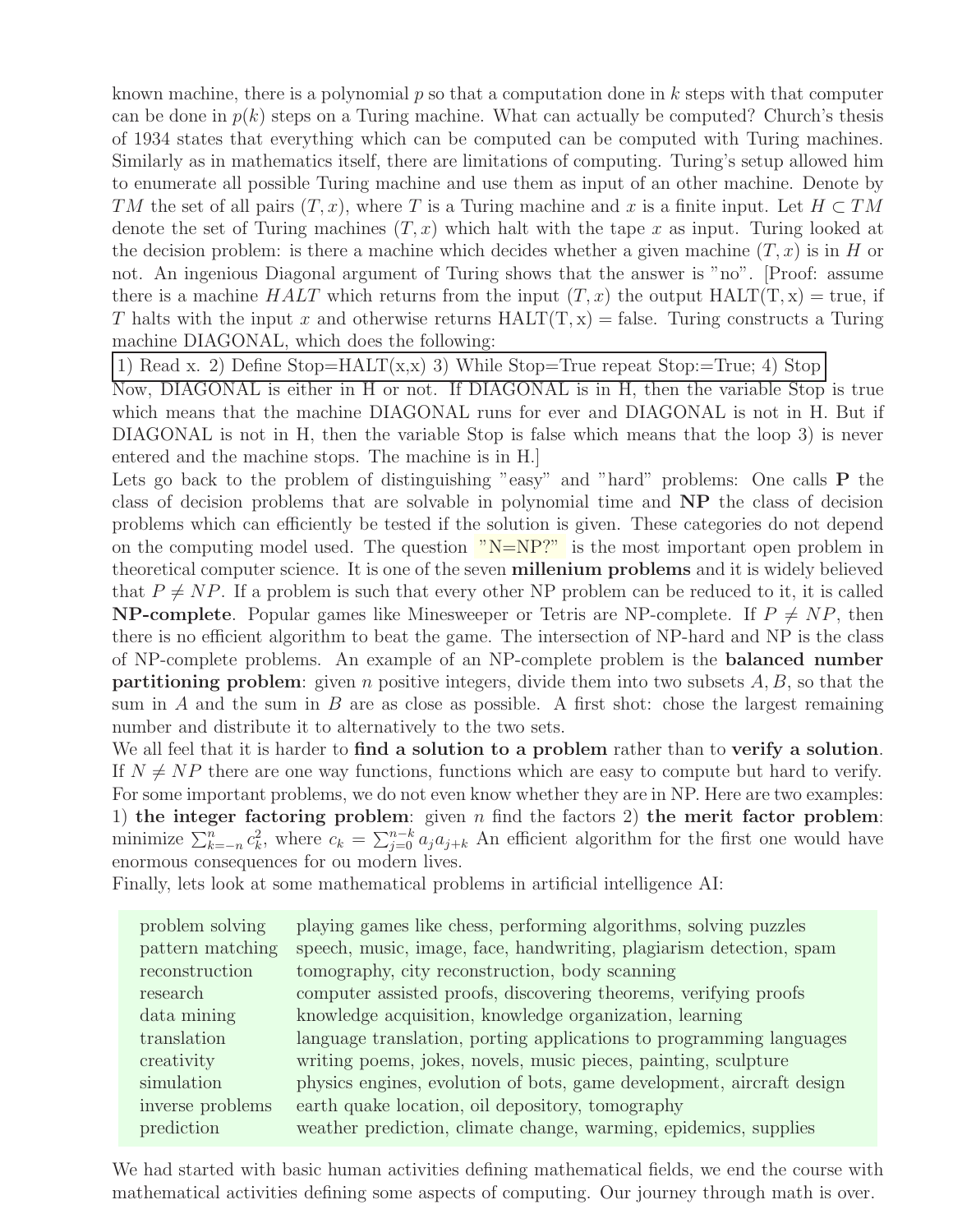## Lecture 13: Experimental mathematics

Experimental mathematics uses a method used a lot in other natural sciences sciences: we experiment! This can happen on paper, but also with the help of a computer. We will look at examples illustrating this. Th e first is Benford's law which deals with the statistics of the first significant digit in data. Simon Newcomb found the law in 1881 and Frank Benford made significant progress on it in 1938. Here is an example where one can prove things. Look at the first digits of the sequence  $2^n$ . One can prove that the digit k appears with probability  $p_k = \log_{10}(1 + 1/k)$ . The digit 1 for example occurs with about  $log_{10}(2) = 0.30$  which is 30 percent. Lets experiment and look at  $2^n$  for  $n = 1$  to  $n = 100'000$  and determine the first digit:

✝ ✆

```
\overline{a}data = Table [ First [IntegerDigits [2 \n\hat{\ } n]], \{n, 1, 100000\}];<br>S = Histogram [data, 10, ColorFunction \rightarrow Hue]
    S = \text{Historram} \left[ \text{data} \right], \quad \text{ColorFunction} \rightarrow \text{Hue} \left[ \text{data} \right]
```


How does one compute the probability? If we look at the logarithms, then  $log(2^n) = n log(2)$ . The first digit is 1 if the rest of  $[n\log(2)]$  modulo 1 is between 0 and  $\log(2)$ . The first digit is 2 if it is between  $\log(2)$  and  $\log(3)$  etc. The probability that the letter is k is  $\log_{10}(k+1)-\log_{10}(k)$ .

One can look at the first significant digit problem on other sequences like squares 1, 4, 9, 1, 2, 3, 4, 6, 8, 1, 1, 1, 1 Here is an experiment:

```
\sqrt{2}data = Table [First [IntegerDigits [n^2]], \{n, 1, 10000000\}];
S = Histogram [data, 10, ColorFunction \rightarrow Hue]
```
It is interesting because we want to see what the distribution of  $2 \log(n)$  is modulo 1. It looks as if we have a similar Benford law here. Indeed it is a generalized Benford law with  $p_k =$  $\int_{k}^{k+1} x^{-\alpha} dx$  $\int_{1}^{k} \frac{x}{x-\alpha} \frac{dx}{dx} =$  $[(k+1)^{1-\alpha}-k^{1-\alpha}]/(10^{1-\alpha}-1)$ . It interpolates the Benford law  $\alpha=1$  with the uniform distribution  $\alpha = 0.$  $\sqrt{\frac{2000}{1000}} - \sqrt{1000} = \sqrt{1000} (\sqrt{2} - 1)$ . How many cases are in 2000 and 3000. It is  $\sqrt{3000} - \sqrt{2000} = \sqrt{1000}$ We have the digit 1, if  $log(n) \in k + [0, log(2)]$ . How many cases are in 1000 and 2000. It is

✝ ✆

 $\sqrt{1000}(\sqrt{3}-\sqrt{2}).$